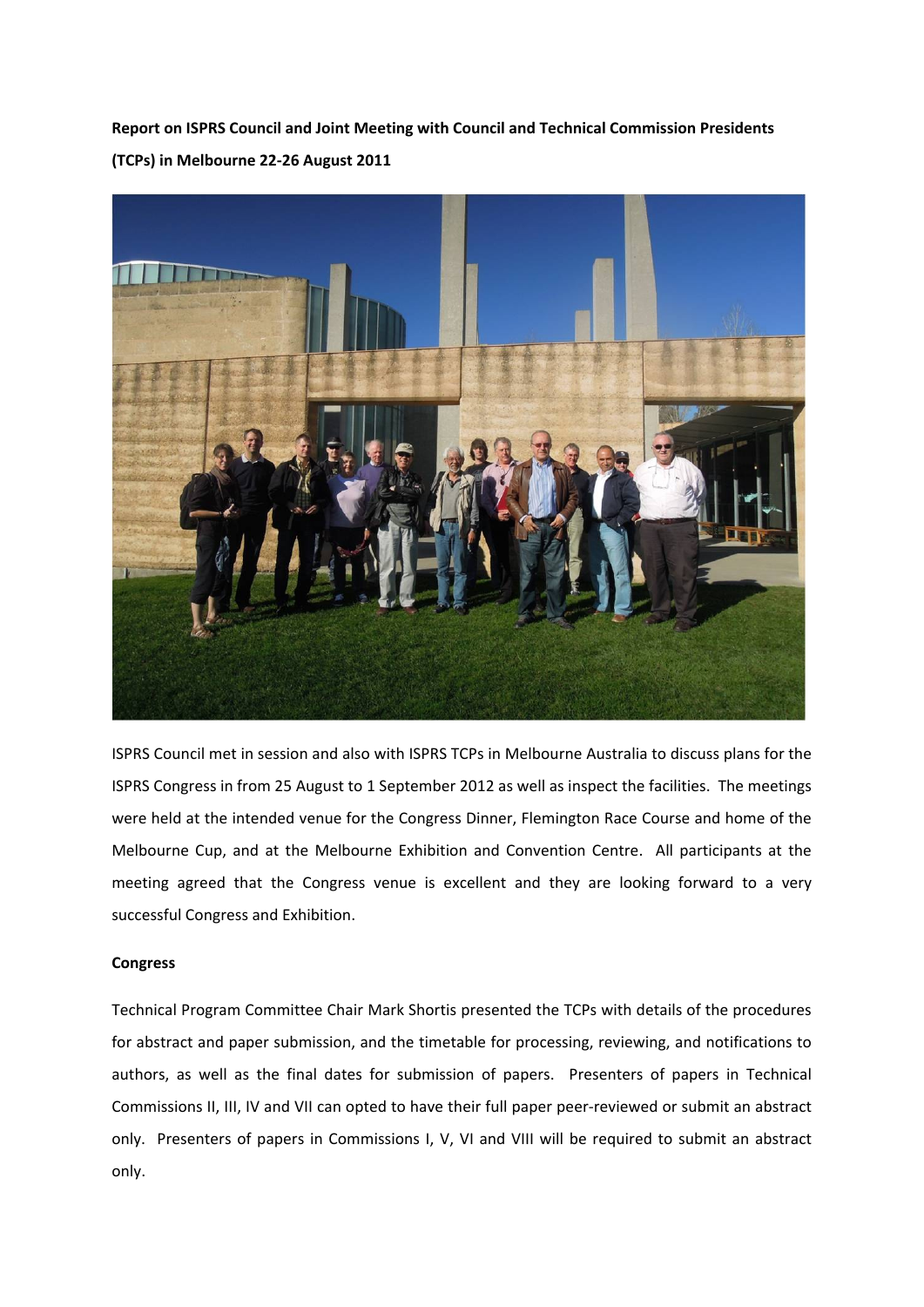Abstracts must be submitted by 24 October 2011. The significant dates for the submission and review of full papers and abstracts, as well as notification of acceptance/rejection and preparation of full papers are as follows:

| 24 October 2011  | Submission of abstracts                                                     |
|------------------|-----------------------------------------------------------------------------|
| 21 November 2011 | Abstracts for peer reviewed papers reviewed, rejections/changes notified to |
|                  | authors                                                                     |
| 12 December 2011 | Authors of abstracts only notified of acceptance or rejection of paper      |
| 16 January 2012  | Full papers submitted for peer review                                       |
| 26 March 2012    | Paper reviews transmitted to authors                                        |
| 09 April 2012    | Draft of Technical Program released                                         |
| 16 April 2012    | Full papers submitted; checking commences                                   |
| 04 June 2012     | Final edited papers submitted                                               |
| 02 July 2012     | Final draft of Technical Program                                            |
| 25 August 2012   | Congress begins                                                             |

The Congress will include 4 Plenary Sessions, and there may be as many as eleven parallel streams operating in any session, comprising Working Group, Special and Theme Sessions and including sessions of the 16<sup>th</sup> Australian Remote Sensing and Photogrammetry Conference (ARSPC) from 27-29 August. There will be no hardcopy posters at the Congress: all posters will be presented electronically. If a presenter arrives with a hardcopy poster, it will be electronically scanner so that it can be presented electronically.

There will be significant funds provided by the Government of the State of Victoria for the provision of travel funds for attendees from developing countries. As well, The ISPRS Foundation will assign all of its available funds for 2012 to travel grants for potential attendees from developing countries. The deadline for submission of requests for travel grants is 7 March 2012. A Summer School will be held in the vicinity of Melbourne leading up to the Congress.